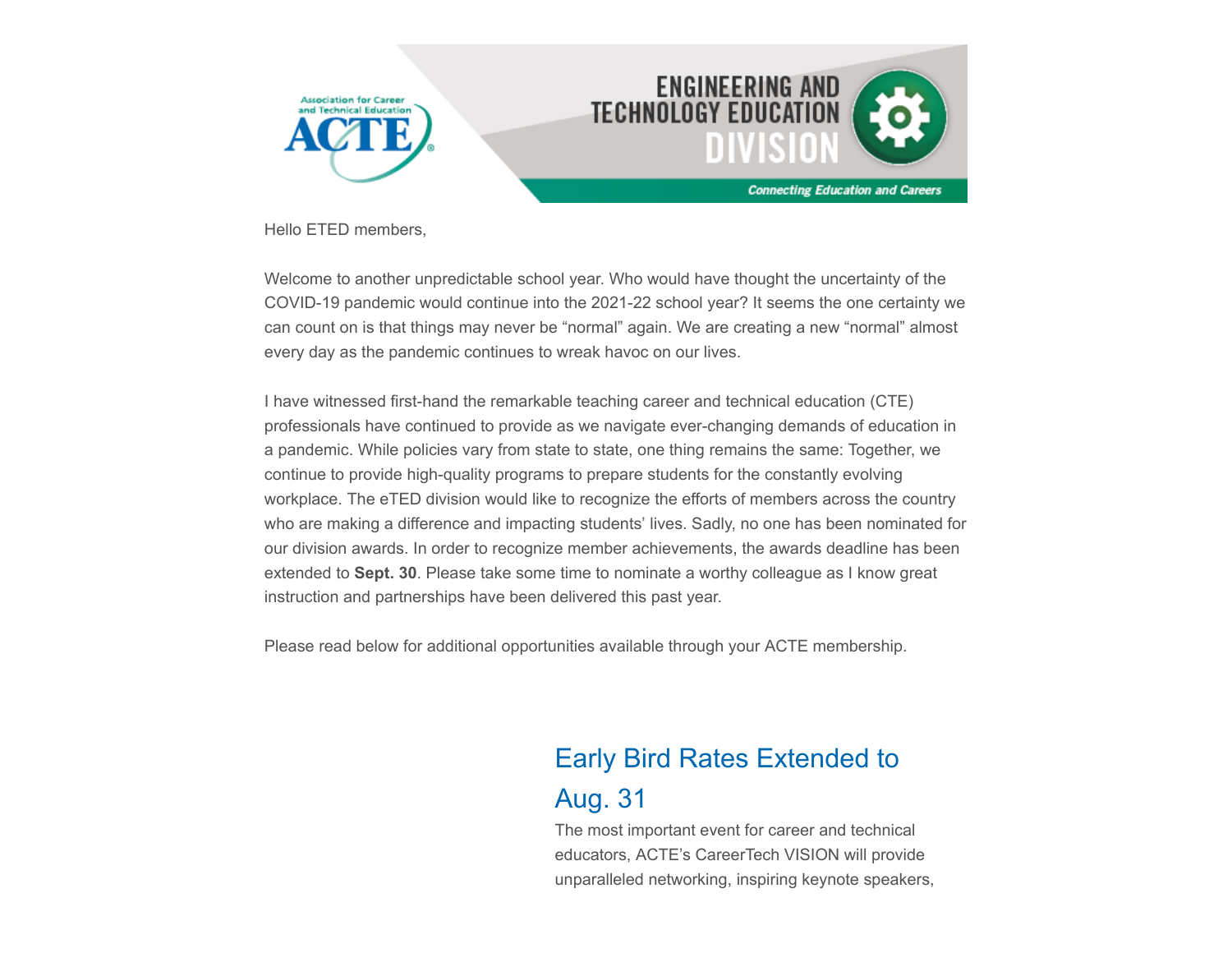

[hundreds of concurrent program sessions](https://www.careertechvision.com/program_schedule.cfm) covering multiple CTE sectors and timely equity and access topics and innovations in CTE, an in-person Expo, and more. This year's event happens in New Orleans, Louisiana, **Dec. 1–4** and in-person rates include access to both in-person and virtual programming. Please note, the early bird rates have been extended to **Aug. 31**, so there's still time to secure the most affordable way to attend VISION! Not able to attend inperson? Join us virtually for a dynamic and specially curated content.

**[Learn more and register](https://www.careertechvision.com/index.cfm)**



### Upcoming Webinars

Mark your calendar for these upcoming free webinars, covering innovative best practices and inclusion, access, equity and diversity in CTE.

- Designing a College and Career Pathways System, sponsored by NC3T, on **Aug. 27 at 11:00 a.m. ET**
- Teaching Innovative CTE: Bringing Industry into Your Classroom with Real-world Projects & Skills on **Sept. 1 at noon ET**
- Making CTE Classrooms More Inclusive for LGBTQ+ Students on **Sept. 8 at 3:00 p.m. ET**
- Part 2: Confronting Isms in the Classroom on **Oct. 5 at 2:00 p.m. ET**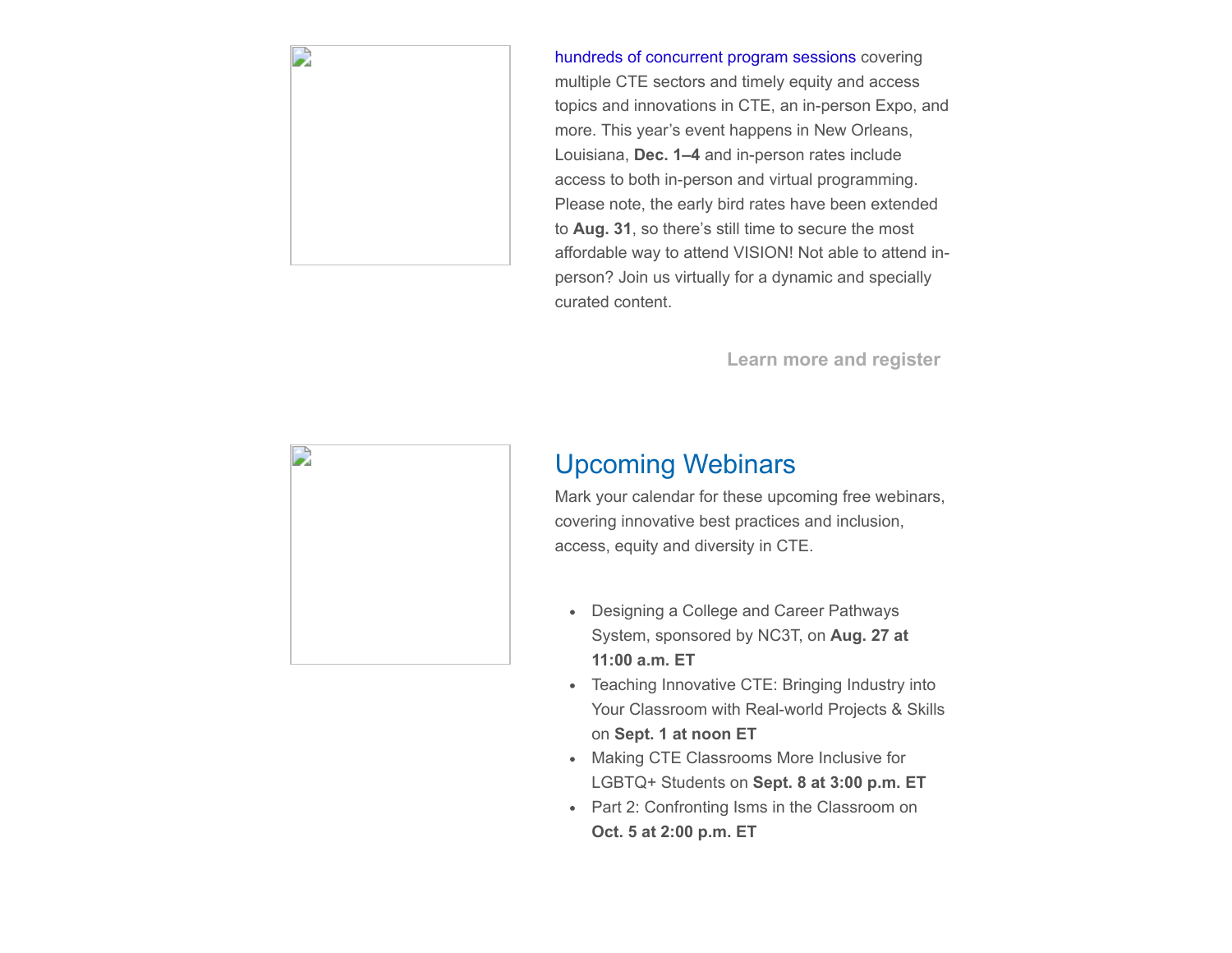# High-Quality CTE During COVID-19

Secondary schools and colleges are preparing to open their doors for the fall semester while navigating shifting guidelines for COVID-19. Refresh your plans and strategies for this school year with ACTE's COVID-19 resources:

- *[High-Quality CTE: Planning for a COVID-19-impacted](https://www.acteonline.org/wp-content/uploads/2020/06/Planning_for_COVID-19-impacted_Year_FINAL.pdf) School Year*: This guide, published in summer 2020, helps CTE stakeholders identify the key considerations, guiding questions and emerging best practices for delivering CTE during COVID-19 across all the elements of high-quality CTE. It was accompanied by a webinar series sharing ideas from the field.
- *[High-quality CTE During COVID-19: Challenges and](https://nam10.safelinks.protection.outlook.com/?url=http%3A%2F%2Facte-news.informz.net%2Fz%2FcjUucD9taT04NDU3ODk4JnA9MSZ1PTg3MjcyMDk0NyZsaT03MjcyNDAwMw%2Findex.html&data=04%7C01%7Cjobrien%40acteonline.org%7Cf9d80817ede0460dd25608d95cec9c1d%7Caa073e65c80e4bc7964cb85c6efc1992%7C0%7C0%7C637642994790464604%7CUnknown%7CTWFpbGZsb3d8eyJWIjoiMC4wLjAwMDAiLCJQIjoiV2luMzIiLCJBTiI6Ik1haWwiLCJXVCI6Mn0%3D%7C1000&sdata=OnzD2lg5MlSic%2BuRds3fU6nipYk2ohVzT4qbUjDpghg%3D&reserved=0) Innovations*: This report, published in March 2021, describes challenges for delivering CTE during COVID-19, shares examples of innovative practices, and provides recommendations for how CTE leaders can better prepare the post-COVID-19 workforce and embrace lessons learned during the pandemic.
- *[High-quality CTE During COVID-19: Leveraging Federal](https://nam10.safelinks.protection.outlook.com/?url=http%3A%2F%2Facte-news.informz.net%2Fz%2FcjUucD9taT04NDU3ODk4JnA9MSZ1PTg3MjcyMDk0NyZsaT03MjcyNDAwNA%2Findex.html&data=04%7C01%7Cjobrien%40acteonline.org%7Cf9d80817ede0460dd25608d95cec9c1d%7Caa073e65c80e4bc7964cb85c6efc1992%7C0%7C0%7C637642994790464604%7CUnknown%7CTWFpbGZsb3d8eyJWIjoiMC4wLjAwMDAiLCJQIjoiV2luMzIiLCJBTiI6Ik1haWwiLCJXVCI6Mn0%3D%7C1000&sdata=g5ptSVwGCQ6v3z3CGX6Cn4kwVYhlIAC9vWCCM1DDSZ4%3D&reserved=0) Relief Funds at the Local Level*: Published in May 2021, this paper provides an overview of federal relief funds and suggests how CTE programs can benefit from these critical resources.
- [CTE Distance Learning Lesson Plans](https://nam10.safelinks.protection.outlook.com/?url=http%3A%2F%2Facte-news.informz.net%2Fz%2FcjUucD9taT04NDU3ODk4JnA9MSZ1PTg3MjcyMDk0NyZsaT03MjcyNDAwNQ%2Findex.html&data=04%7C01%7Cjobrien%40acteonline.org%7Cf9d80817ede0460dd25608d95cec9c1d%7Caa073e65c80e4bc7964cb85c6efc1992%7C0%7C0%7C637642994790474599%7CUnknown%7CTWFpbGZsb3d8eyJWIjoiMC4wLjAwMDAiLCJQIjoiV2luMzIiLCJBTiI6Ik1haWwiLCJXVCI6Mn0%3D%7C1000&sdata=nURIbvPVN%2FmCYNsY1ZV27RXPBZCNi29N56Twt3tO9TM%3D&reserved=0): These publications from the California Department of Education's Career and College Transition Division, CTEOnline.org, the San Diego County Office of Education's Office of College and Career Readiness, and ACTE highlight lesson plans,

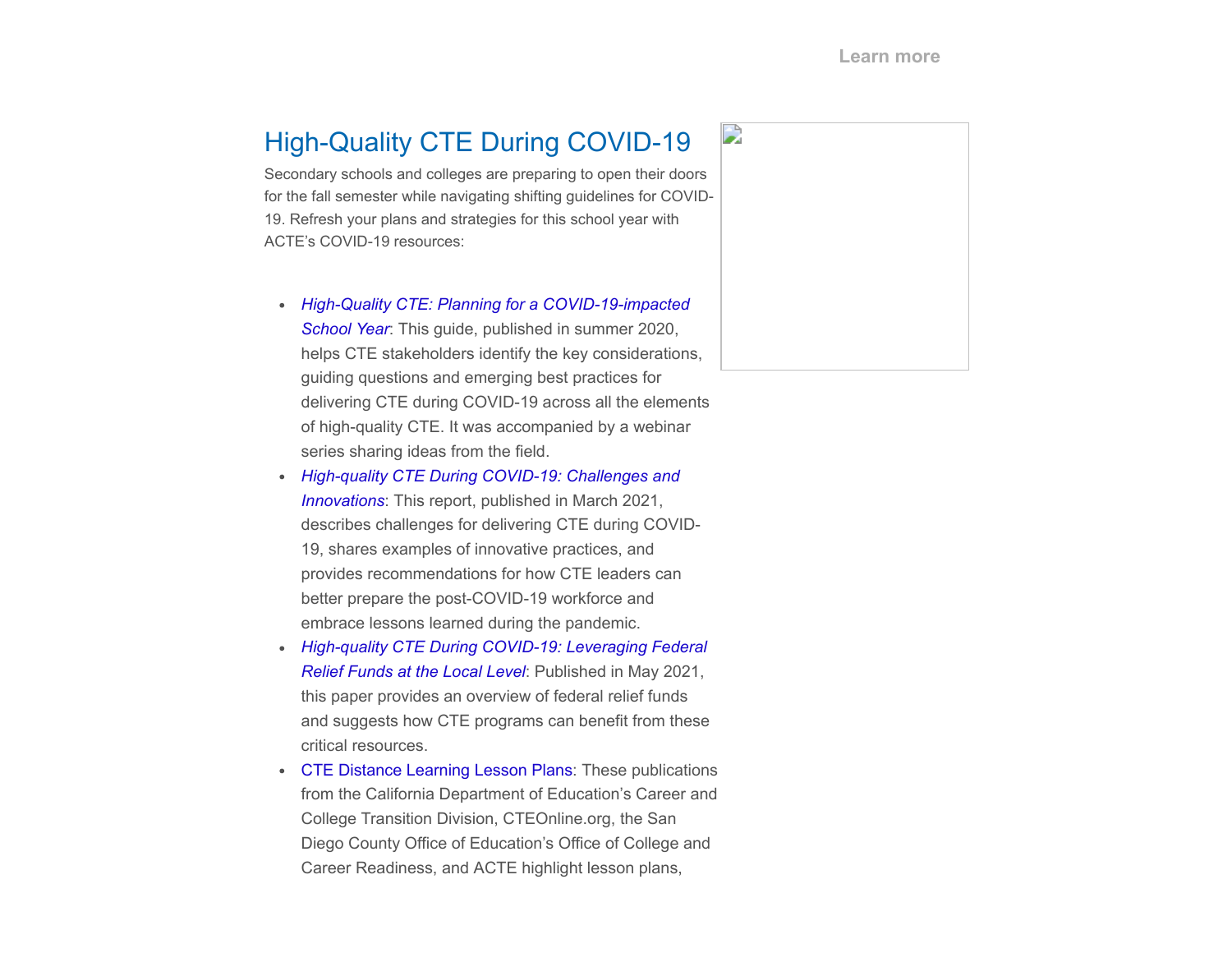webinars and resources for remote learning across multiple sectors.



#### New CTE Learn Courses

Be sure to check out the following latest additions to the growing collection of 170+ CTE Learn courses at www.ctelearn.org:

- [Creating Work-Based Learning Programs](https://www.ctelearn.org/certified-courses/course/CS130/creating-work-based-learning-programs---first-steps)
- HQ101— CTE High-quality Framework: [Standards-aligned and Integrated Curriculum](https://www.ctelearn.org/certified-courses/course/HQ101/cte-high-quality-framework:-standards-aligned-and-integrated-curriculum-)
- [Integrating Career Readiness Into Your Courses:](https://www.ctelearn.org/certified-courses/course/EC116/integrating-career-readiness-into-your-courses:-part-ii) Part II
- **[Introduction to Positive Psychology for Educators](https://www.ctelearn.org/certified-courses/course/EC140/introduction-to-positive-psychology-for-educators-)**  $\bullet$
- [Leveraging Community Resources to Energize](https://www.ctelearn.org/certified-courses/course/LC102/leveraging-community-resources-to-energize-cte-)  $\bullet$ CTE Programs

#### **[Learn more](https://www.ctelearn.org/)**

#### Event Especially for CTE Leaders

Don't miss the gathering of CTE leaders at ACTE's and NCLA's Best Practices and Innovations in CTE Conference, taking place **Sept. 29–Oct. 1** in Austin, Texas. This year's [event features an information-packed agenda of 28 sessions](https://www.acteonline.org/bestpractices/#toggle-id-1) and 16 roundtables along with distinguished keynote speakers Rachael Mann, Joyce Malyn-Smith and Michael Bettersworth.



**[Learn more and register](https://www.acteonline.org/bestpractices/)**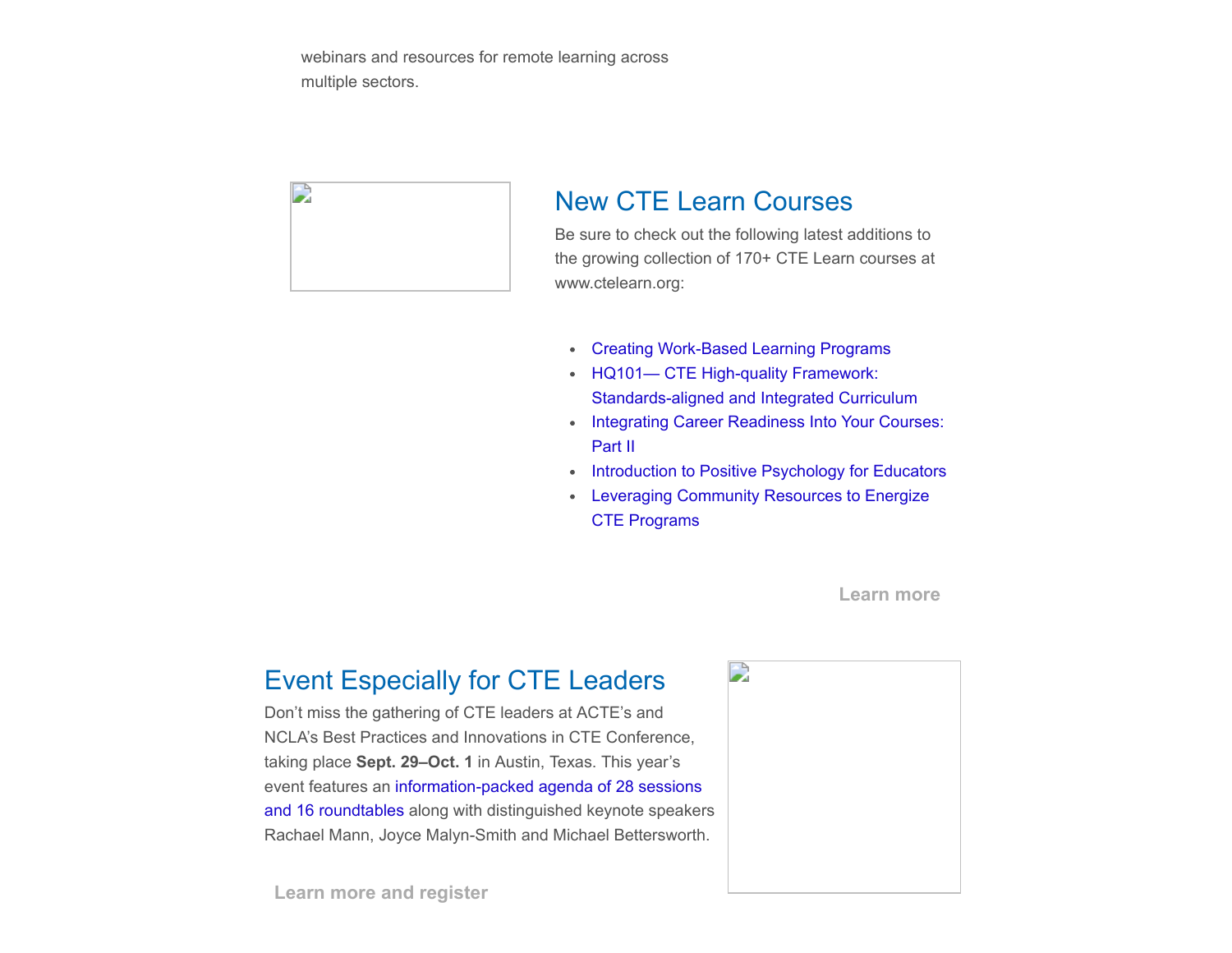

# Special Offer: Free Online Courses in Engineering & Architecture

To thank teachers for everything they do, SolidProfessor is [giving you free access to online courses, exercises, and](https://www.solidprofessor.com/teachers-get-a-solidprofessor-professional-development-account-for-free) tests for your professional development!

With access to a curated lesson plan and SolidProfessor's 400+ on-demand courses, exercises, and Technical Certificates, you can develop your skills to improve student outcomes by taking courses in SOLIDWORKS, Autodesk, Onshape, and much more!

This offer is valid now through **Sep. 27**.

**[Sign up now](https://www.solidprofessor.com/teachers-get-a-solidprofessor-professional-development-account-for-free)**

eTED members should also know there is always a place available for those who are interested in becoming more involved with division activities. Serving at the national level is important for improving high-quality CTE programs on a larger scale impacting student success across the nation. Our work is worthy and it is important. Please [contact me](mailto:richelle.krumsiek@tulsatech.edu) to find out more information about opportunities to serve and lead within the division.

In closing, I hope you are well-rested and ready to tackle another unpredictable school year. I am looking forward to connecting with members at VISION 2021, whether in person or online. Take care and know that we are in this together.

Kind regards,

[Richelle Krumsiek](mailto:richelle.krumsiek@tulsatech.edu)